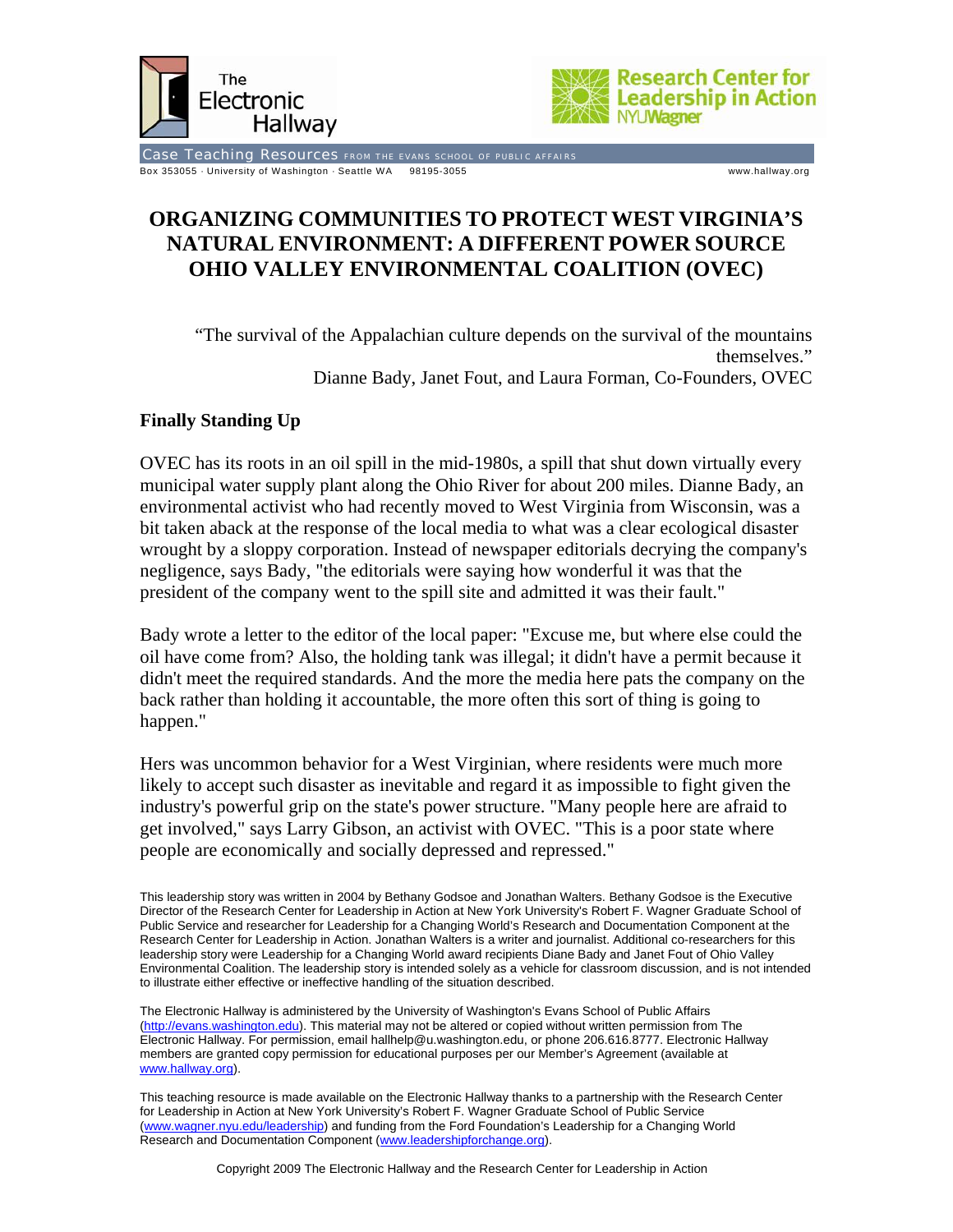But the letter clearly struck a nerve. A group of people who'd long suffered the downwind effects of the refinery's toxic air discharges contacted Bady and asked if she would meet with them and help them fight on the air pollution front. "So I went and talked to them. And it was so awful, the terrible pollution there. But I said, 'It's too much. I don't want to be involved in this.'" But Bady had a problem. Having seen the damage, having talked to the group, "I literally could not sleep at night because it bothered me so much. And so I got involved because it was the only way I could sleep at night." And a coalition was stirring.

# **The First Fight**

Bady, as a newcomer, was quickly learning that although residents may have been reluctant to speak out, there was a seething discontent in West Virginia with the way large corporations were treating the state. She also learned that the state didn't just suffer from a small handful of facilities doing damage here and there, but that in fact the state was under virtual environmental siege. In working on the campaign to rein in the oil refinery's smokestack emissions, Bady met and quickly joined forces with two other activists, Janet Fout—a native West Virginian—and Laura Forman. She met them just about the time that a new threat to the state's environment was looming on the horizon, a gigantic pulp mill scheduled to be built on the Ohio River near a small town called Apple Grove. While the coalition continued to work on the oil refinery air pollution issue (it would be resolved in 1998, after community activism led by OVEC resulted in the company paying out \$32.5 million in fines and remediation work) it turned its immediate attention to the pulp mill.

The paper mill battle would set the pattern for fights to come, fights that invariably drag on for years: Corporations eager to take advantage of the state's resources with little thought to the environmental consequences; government eager to accommodate them, including offering large subsidies and tax breaks along with promises of fast-track permits and even promises to loosen up state environmental law; communities split between those who viewed the issues in terms of jobs versus the environment and those who believed protecting the environment was really the key to West Virginia's economic and social future.

In taking on the pulp mill, OVEC would fall into its own pattern of response: learn everything possible about the opposition, tap into the power of the community most directly impacted, identify any and all possible allies and practice "radical shared leadership," the coalition's term for making everyone—from individuals to other organizations--equal partners in brainstorming over how to take on the opposition. OVEC followed one other action maxim, too, as it fashioned strategies for fighting specific battles: have a little fun while you're at it. "Like the post cards," says Elinore Taylor, a volunteer and board member with OVEC. "Someone had the idea of doing a scratch-andsniff post card of what it would smell like downwind of the pulp mill." This idea was enthusiastically implemented by one of their coalition partners, the WV Affiliated Construction Trades Foundation. Tens of thousands of the postcards were mailed out.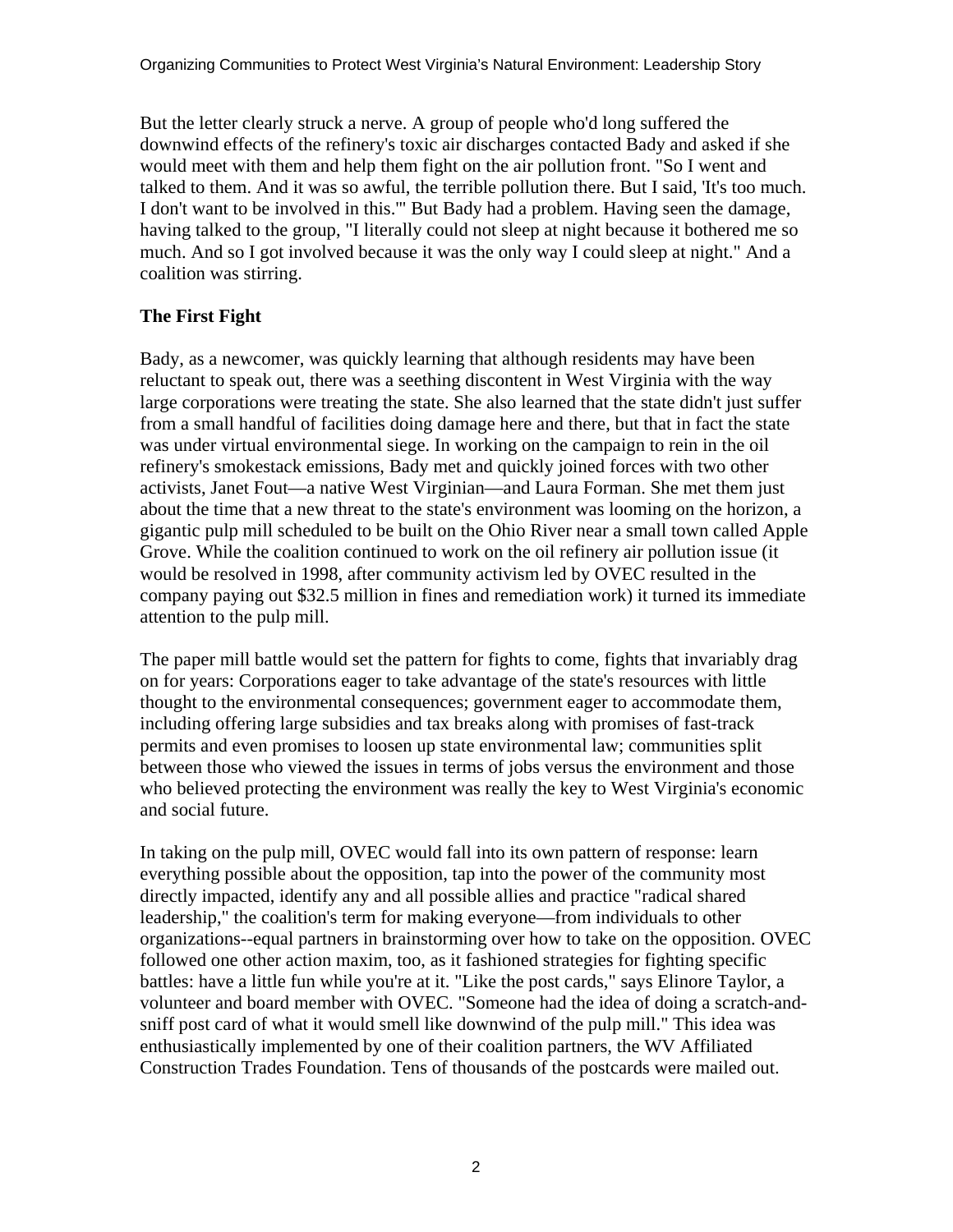After embarking on a crash course in the science, technology and economics of pulp mills, OVEC went on the offensive. It publicized the fact that the company refused to use the least-polluting bleaching technology, and that the Ohio River was already contaminated with illegal levels of dioxin. The bleaching method planned by the company would have spewed more dioxins into the already dioxin-laden waterway. It publicized the fact that the mill—in a state routinely on the brink of fiscal crisis—would be getting \$1 billion worth of subsidies and tax breaks. It publicized the fact that the company wouldn't commit to using West Virginians in the plant's construction. To rally protesters at the state capital, they reenacted Paul Revere's famous ride, only this time the horseback rider was shouting, "The pulp mill is coming!" And when company executives and government officials held a closed-door dinner meeting at Point Pleasant to discuss the project, OVEC held its own dinner outside, replete with dioxin-poisoned fish and glasses of polluted water. "It was pretty funny," says Fout. "And the media loved it," adds Bady. They put out fact sheets—the mill would require 10,000 trees a day to operate, which raised the prospect of wholesale deforestation across the state. And their labor partners did the pungent post card mailing. Meanwhile, they signed up coalition partners, including veterans groups—themselves the victims of dioxin in the form of agent orange—and organized labor, which was concerned about the fact that the company building the mill wouldn't commit to using union employees to operate it. They also tapped into the local religious community. "Politicians were trying to paint us a little group of extremists," says Bady. "But then we got the Commission on Religion in Appalachia involved, and that made things very different."

It was a powerful mix of grassroots and inside lobbying, street theater, sophisticated analysis of the issues, savvy media relations, plain old hard work... and a little divine intervention now and again. After an initial campaign opposing the mill, the issue "faded into the background for a while," says Janet Fout—possibly due to a glut in the pulp market. OVEC focused its energies elsewhere and continued organizing citizens to demand greater enforcement at the oil refinery.

But Fout happened to be taking a trip up the river one day with a friend to look for eagles. Instead of eagles, they saw an archeological team working on the proposed pulp mill site. Fout had strong suspicions that the project was back on track. That same day, Fout learned from a contact at the State Division of Waste Management that the paper mill project was back on, and that the mill had applied for a fast-track landfill permit. The paper mill's and the state's hand tipped, OVEC went back to the full-court press. Finally, after four years of legal entanglements and strong citizen opposition led by OVEC, the state and pulp mill sent each other simultaneous faxes: the state withdrawing all permits and financial aid, the company bowing out of the project.

# **Synchronicity**

"That sort of synchronicity seems to happen all the time," says Fout of the eagle incident, and the faxes, too. "And it feeds into our own sense that this is a spiritual issue, as well."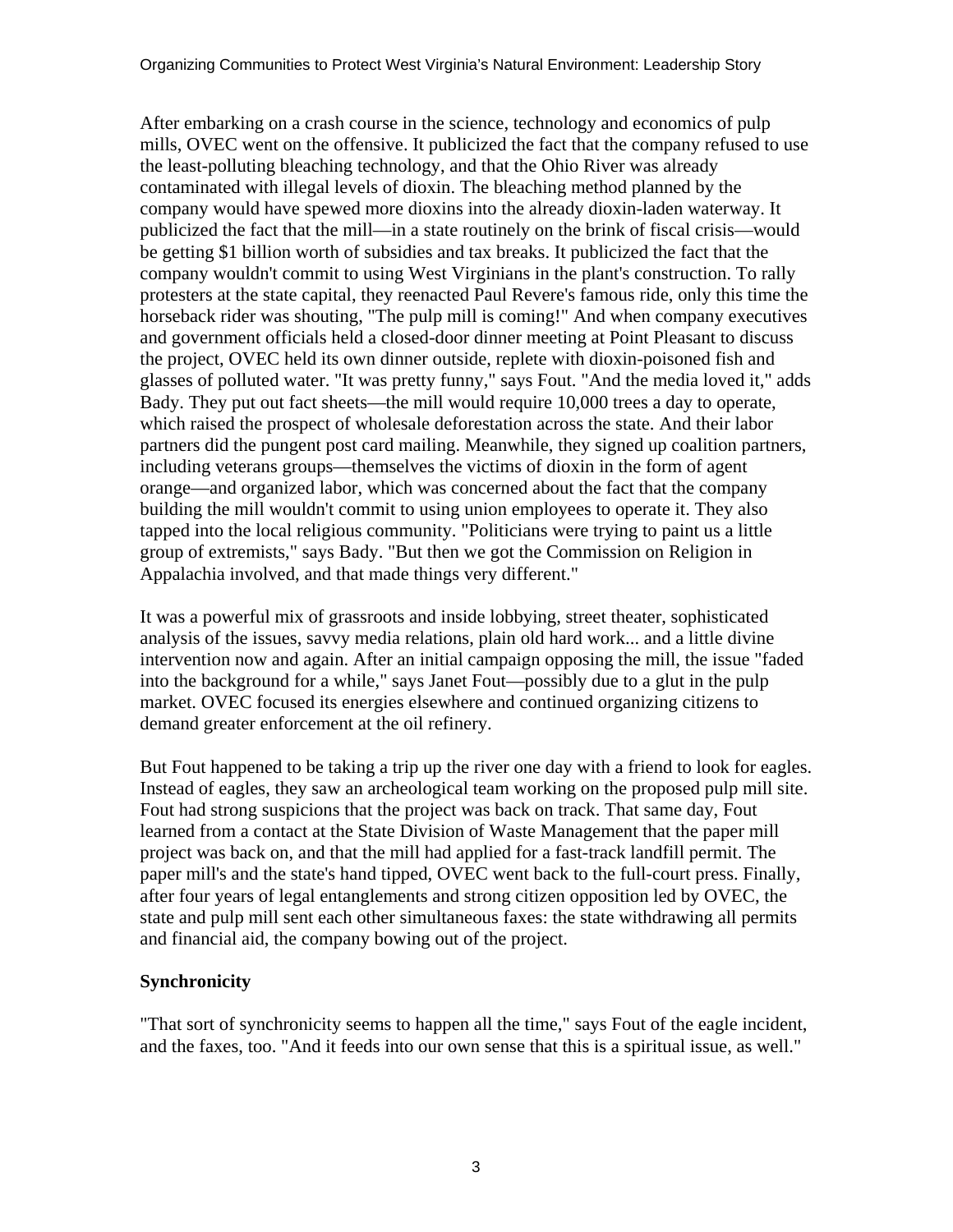And to the coalition, there's no more spiritually powerful symbol in West Virginia than its mountains. Much of the state's cultural and environmental identity is wrapped up in its deep green, rolling and craggy hills. "All of us, since we were very, very young have felt a deep connection, a kind of spiritual connection to the natural world," write Bady, Fout and Laura Forman in explaining what has kept them going over the years. "The survival of the Appalachian culture depends on the survival of the mountains themselves."

But the mountains are—and have been for a while—under direct attack. As coalmining technology has shifted away from deep-hole mining to strip mining, the practice of mountaintop removal has gathered steam. Mountaintop removal involves literally removing entire mountaintops and then dumping the former mountaintops into adjacent stream valleys. So far in West Virginia, five hundred square miles of mountains have been removed and the residue dumped on top of 1,000 miles of stream. "Entire communities have disappeared," says OVEC, "after getting in the way of the 20 storyhigh mountain-leveling machines." It is destruction on an almost unimaginable scale, says Larry Gibson, who lives in an area devastated by coal mining. "In the past 16 years, they've destroyed over 430,000 acres of mountain, and we call ourselves 'The Mountain State.'"

# **Divine Guidance and Campaign Reform**

As the coalition looks to each new campaign, it's not always clear where they'll get the renewed energy to take on another fight, nor how they'll proceed, say activists. "I think it's because we're hooked into something bigger," says Fout. "A different power source. And sometimes we struggle and sometimes we don't know what to do next, don't have a clue. It's like walking in a fog, but something steers us; we call it God. But it allows you to work longer, to have the energy and to unleash the power of others. I mean if you're always focusing on yourself instead of others then eventually you're going to burn out."

It is spirituality that coalition members say they frequently draw on in waging their nonstop struggle against determined, wealthy, powerful and entrenched interests. But it doesn't mean they're incapable of doing the cold calculating necessary to win change. This is why the most recent OVEC initiative involves tackling campaign finance in West Virginia. "There were articles in U.S. News and World Report and Newsweek about mountain top removal," says Elinore Taylor. "And I thought, all we have to do is show our state legislators those articles and things will change. But nothing changed, and it dawned on us that nothing was going to change until we changed the legislature."

But with coal money pouring into legislative campaigns, it is tough for any challenger to make it in state politics and so OVEC and its allies are currently pushing legislation that would offer public funding to qualified candidates in return for a pledge not to take special interest money. If the past is any indication, it will be another long, grinding campaign. If the past is any indication, it is also a campaign that OVEC will eventually win.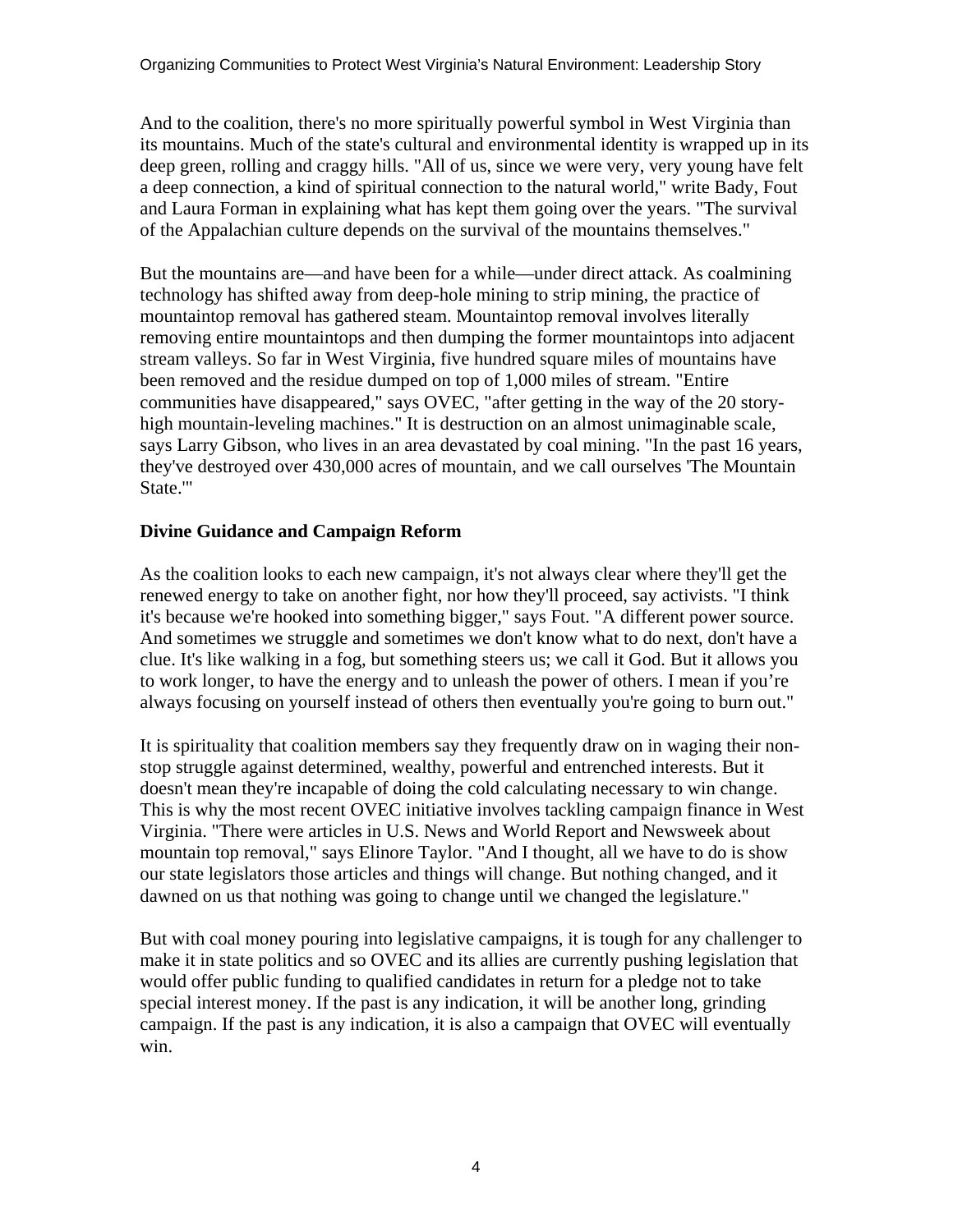"We've developed an ability to trust that if we do the right things, if we are conscious of having integrity in our relationships with the people and other groups we work with, and we do that with love in our hearts, and even if we don't really know what the hell we're doing, it will work out," says Bady. It's perhaps not the most scientific prescription for organizational success, but it seems to be an ethic that works in a place—and arguably a world—where integrity and love and spirit are too often subsumed in the name of pure material gain. It has proved to be a powerful prescription for winning even the longest, most grinding fight.